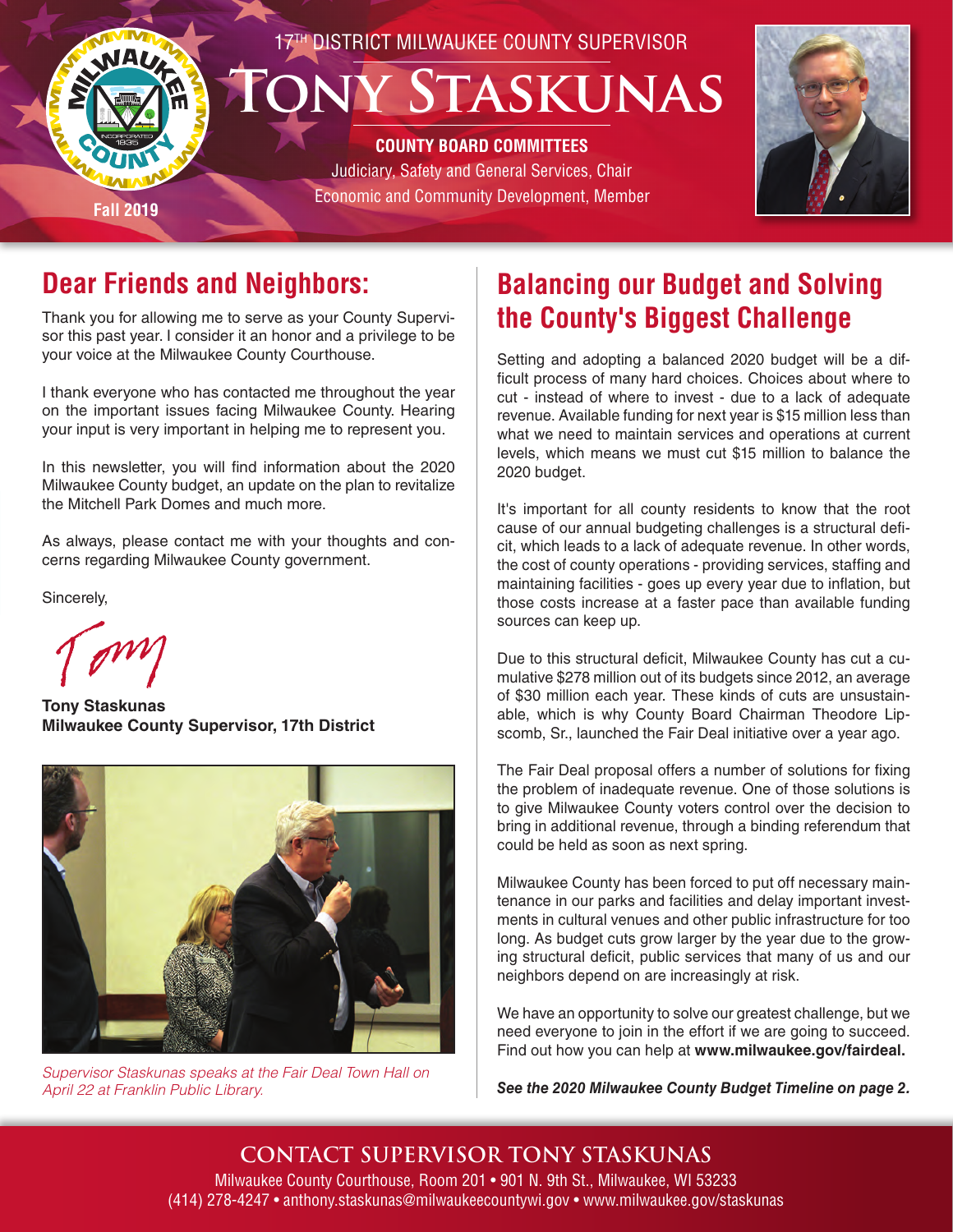### **2020 Milwaukee County Budget Timeline**

#### **APRIL-SEPTEMBER 2019**

✓

✓

✓

✓

Departments begin planning for the following year's budget, presenting plans which are used as suggestions by the County Executive to develop his Recommended Budget.

#### **OCTOBER 1, 2019**

On October 1st, the County Executive presents his Recommended Budget to the County Board.

#### **OCTOBER 1-8, 2019**

The County Comptroller reviews the Recommended Budget and publishes their annual "Overview."

#### **OCTOBER 10-15, 2019**

Departments brief the Finance & Audit – Budget Committee on their budget requests.

#### **OCTOBER 29-NOVEMBER 6, 2019**

County Supervisors present amendments to the Finance & Audit – Budget Committee, which recommends adoption or rejection.

#### **NOVEMBER 4, 2019**

The County Board holds a public hearing on the budget.

#### **NOVEMBER 12, 2019**

The County Board votes on amendments to the budget and then adopts the full budget.

#### **NOVEMBER 19, 2019**

Possible County Board meeting to consider County Executive vetoes (if any).

### **2020 Census**



The 2020 Census is rapidly approaching. April 1, 2020 is Census Day and it is important that everyone in the greater Milwaukee County area and our state is counted.

The primary purpose of the census, as mandated by the United States Constitution, is to decide the number of representatives each state gets in Congress. The data also helps define districts at the national and state level. Every year, Congress distributes over \$800 billion in funding to states, counties and cities nationwide based on census data. The volume of people in a defined area helps federal officials determine funding distributions for public safety, health, education, transportation, and more. Wisconsin receives approximately \$12.6 billion in federal funding annually based on census data alone.

When you receive your invitation from the U. S. Census Bureau to take part in the census in March 2020, please complete the brief survey and return it right away. You will have the option to respond online, by mail or telephone before Census Day

The Census Bureau is also seeking to hire more 2020 Census workers. To be eligible, you must be 18 years old and have a valid Social Security number. For more information, go to **2020census.gov/jobs**.

Please tell everyone you know about the importance of the census. Wisconsin ranked #1 in the response rate to the 2010 Census survey, and we can do it again with your help.

### **Promoting Voting Access and Youth Employment**

Milwaukee County's Free Birth Certificate Program will continue through the end of this year.

This program helps people get a photo ID for voting purposes, or for youth aged 15-21, to apply for a job.

The Board of Supervisors provided funding in the 2019 county budget to cover the cost of accessing and printing 1,000 birth certificates. In response to public interest, Register of Deeds Israel Ramon approved funding for an additional 400 birth certificates through the end of the 2019.

The program is available to anyone born in Wisconsin.

Those who wish to take advantage of the Free Birth Certificate Program can stop in to the Register of Deeds office at the Milwaukee County Courthouse, located at 901 N. 9th Street, Room 103, or by visiting **bit.ly/MKEBirthCert** for more information.

It typically takes 10-15 minutes to request and receive a copy of a birth certificate in person after an application has been completed and submitted.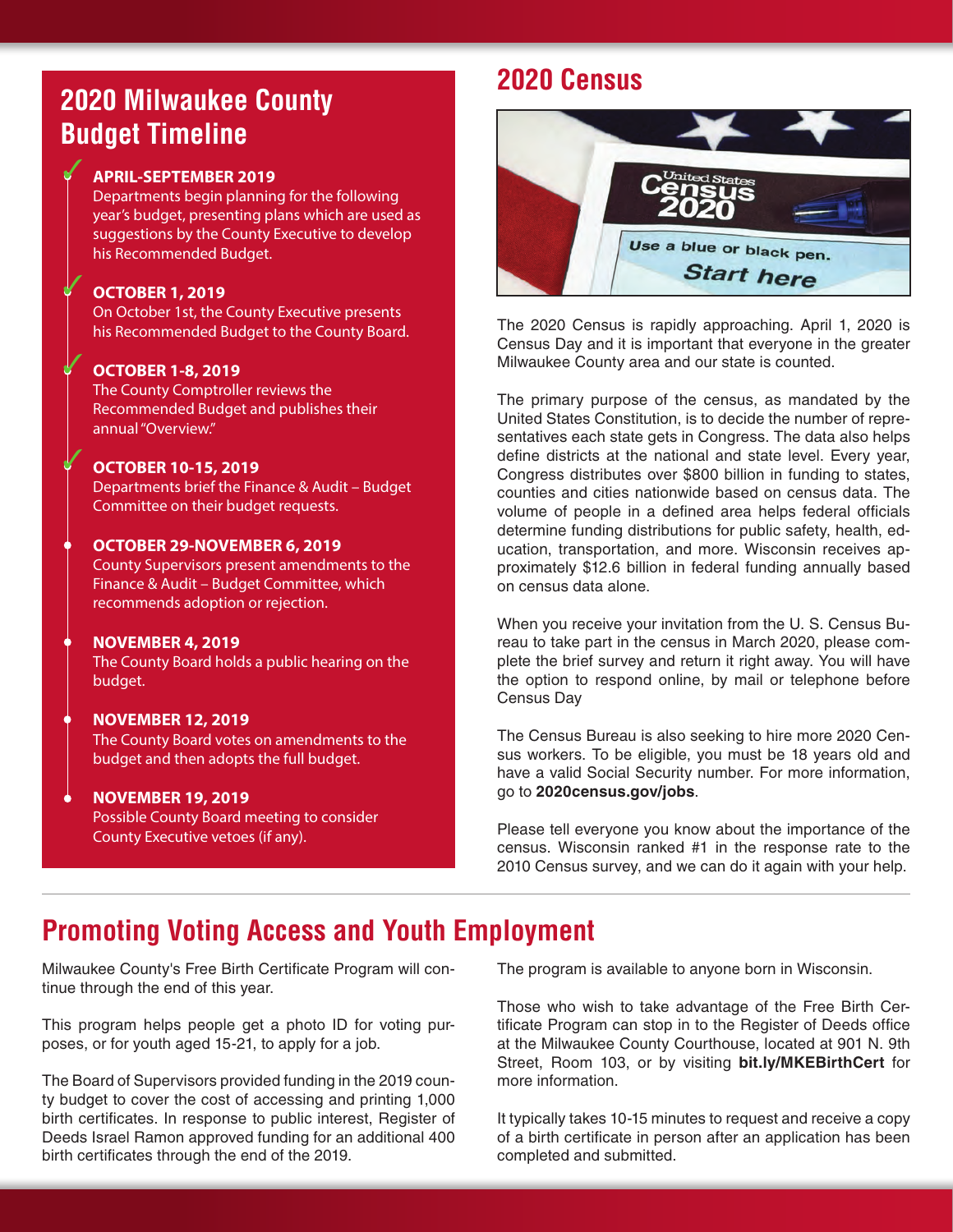

### **Mitchell Park Domes Task Force Presents Recommendations**

On Wednesday, September 18 ArtsMarket, the consultants tasked with creating a proposal to revitalize the Mitchell Park Domes, presented its \$66 million business plan to the Milwaukee County Board of Supervisors at a public meeting in the Domes' Annex. The business plan is the culmination of three years of work by the Milwaukee County Task Force on the Mitchell Park Conservatory Domes.

The plan calls for rehabilitating the Domes while making other upgrades that include building a new welcome center entrance and retail area, reinstalling gardens throughout the park, and converting the boathouse into an event and catering center. In addition to catering, the Domes would also be home to a new year-round full-service restaurant.

The \$66 million price tag is proposed to be paid for with \$39 million from Historic Tax Credits, New Market Tax Credits, a PACE loan for energy-reduction, and Opportunity Zone investment. \$13.5 million is to come from private donations and another \$13.5 million from Milwaukee County bonding.

#### **FREE County Attractions www.milwaukee.gov/freedays** ALISELIM **Thank You Thursday Family FREE Days & Special Holidays** Free general admission to MPM on **2019:** 11/2, 12/7, Thanksgiving, the first Thursday of every month. Christmas & New Year's Day. Visit **mpm.edu** for more info. Visit **milwaukeezoo.org** for more info. **AITCHELL PART** MILWAUKEE ART MUSEUM **FREE the first Thursday of every FREE for all visitors month for County residents the first Thursday of every month** Excludes major holidays. Visit **mam.org** for more info. Visit **milwaukeedomes.org** for more info. **Charles Allis** VILLA TERRACE **Art Museum** DECORATIVE ARTS MUSEUM **FREE for all visitors FREE for all visitors the first Wednesday the first Wednesday of every month of every month** Visit **charlesallis.org** for more info. Visit **villaterrace.org** for more info.

### **Supervisors Raise Pay for Corrections Officers**



Earlier this summer, the Board of Supervisors increased the pay of correctional officers by six and a half percent at the Milwaukee County Jail, the House of Correction (HOC), and youth correctional facilities.

On June 16 wages for correctional officers at all pay grades jumped by more than a dollar an hour. Starting pay increased from \$18.53 to \$19.73 an hour.

The Board of Supervisors increased pay for correctional officers in part to help Milwaukee County's justice facilities recruit and retain staff.

County facilities have struggled with recruitment and retention for many years. This is in large part due to higher starting pay for similar jobs in neighboring counties.

The Board of Supervisors set aside \$500,000 in the 2019 budget for pay increases and asked the Director of Human Resources for recommendations on how to most effectively use the funds to improve recruitment and retention.

As a result of the County Board's effort, pay for corrections officers increased by a total of six and half percent.

For information about jobs at the House of Correction, visit **www.hocmke.com**.

For information about all correctional officer jobs in Milwaukee County, visit **county.milwaukee.gov/jobs**.